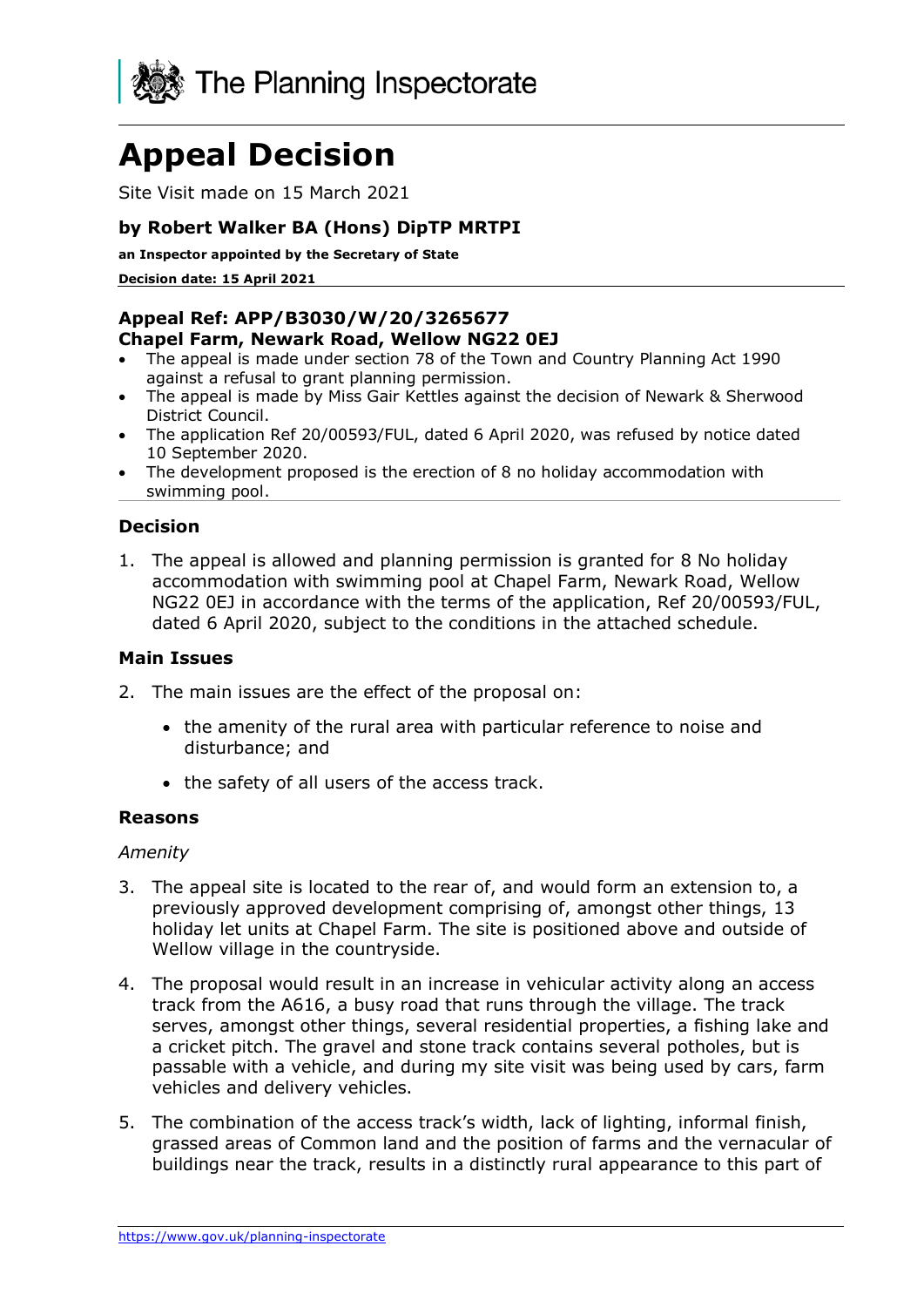the village. However, the presence of the A616, and the traffic along it, can be clearly heard.

- 6. The previous scheme was estimated to result in 26 trips per day on top of an estimated baseline figure of 80 daily movements along the track. Although the figures would fluctuate during the year, the appellant estimates that the proposal would result in an average of 16 daily movements and, in the absence of any firm evidence, I have no reason to dispute these figures.
- 7. Cumulatively with the approved scheme, the vehicular activity associated with the overall holiday accommodation would represent a large proportion of vehicles using the track on a regular basis.
- 8. The increased activity along the track would be apparent to the occupiers of residential properties and other users of the track, both during the day and night. However, given the slow speed of vehicular movement along the track, due to its width and surfacing and the general background noise of the A616, in my view the increased activity would not result in significant levels of noise and disturbance.
- 9. The layout of the proposal with each unit facing inwards around a central communal area would assist in moderating the impact of the intensification of use from the increased number of holiday units. Whilst accepting that the noise levels from different groups may vary, the overall effect on the amenity of the area would not be significantly harmful.
- 10. I therefore find that the effect of the proposal, individually or cumulatively, on the amenity of this rural area with particular reference to noise and disturbance would be acceptable. Insofar as it relates to this matter, I therefore find no conflict with the requirements of Spatial Policy 7 and Core Policy 7 of the Council's Amended Core Strategy (2019) (CS), Policies DM5 and DM8 of the Council's Allocations and Development Management Development Plan Document, (2013) (DPD) or the National Planning Policy Framework (the Framework). These stipulate, amongst other things, that development should have regard to their impact on amenity or operation of surrounding land uses and where necessary mitigate for any detrimental impact.

### *Public safety*

- 11. Cumulatively, with the approved scheme, the holiday accommodation would generate a large proportion of vehicles using the track. But even so, there is no firm evidence as to how this would result in an unacceptable safety risk. Due to the slow speed of travel along the track, there would be no particular safety risk to other users, resulting from the proposal, either individually or cumulatively.
- 12. Whilst there are potholes, it is passable, with a degree of attention often associated with rural tracks. There is no substantive evidence before me as to how an increase of the level proposed would lead to a level of deterioration that would be a danger to users.
- 13. Although not completed at the time of my site visit, the first 5m of the access track from the western junction is to be resurfaced as part of the previous permission. No accident incidents have been recorded since the previous scheme and there is no substantive evidence before me of a change in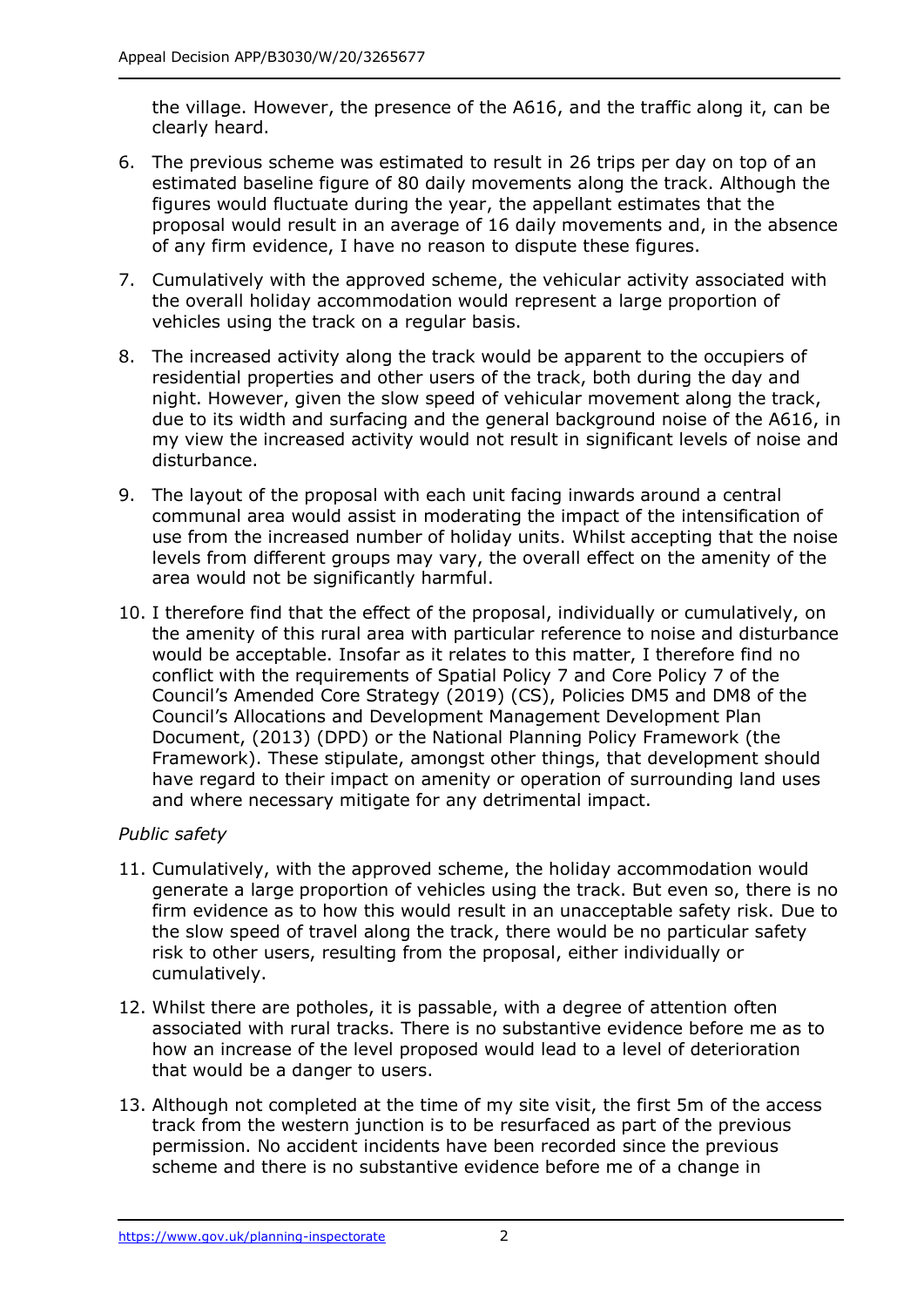circumstance or demonstrable safety risk now. Moreover, the Highway Authority did not object to the proposal before me.

14. Drawing the above together, I therefore find that the effect of the proposal upon the safety of all users of the access track would be acceptable. Insofar as it relates to this matter, I therefore find no conflict with the requirements of Spatial Policy 7 and Core Policy 7 of the CS, Policies DM5 and DM8 of the DPD or the Framework. These require amongst other things, that provision should be made for safe and inclusive access to new development.

### **Other Matters**

- 15. Matters relating to the construction activities associated with the approved scheme, large events at the site, the future intentions of the applicant, enforcement issues, licensing and other consents and processes are not matters that form part of this appeal proposal.
- 16. Any disturbance during construction would be for a temporary period only. Moreover, any damage caused during construction, ownership, legal rights of access and any underlying covenants are private matters between the relevant parties and not within my jurisdiction.
- 17. The design of the proposed development utilising the topography and incorporating a green roof in a position between the car parking area and previously approved holiday accommodation would result in a well contained development. As such, and having regard to my statutory duties, I find that there would be no harm to the setting of the Conservation Area, any listed building or scheduled monument.
- 18. Given the proposal's location between the car park area and previously approved holiday accommodation, and in the absence of any substantive evidence, I cannot accept that the proposal would result in harm to biodiversity.
- 19. Although there have been concerns raised about the local drainage infrastructure, there is no firm evidence before me that adequate drainage could not be achieved. Severn Trent Water have not objected to the proposal subject to further details. Given that the proposal incorporates 8 en-suite letting units and a swimming pool for guests, it is necessary that such details are secured.
- 20. A roof light and glazed panels either side of the door to each unit would provide adequate natural light and a good quality of accommodation. Sufficient parking would be available in the area previously approved.
- 21. The site is in a rural area and there are farms nearby. However, the proposal is for holiday accommodation not a residential use and, given the short duration of occupation, I am satisfied that there would be no conflict between the different uses.
- 22. Although the proposed level of employment has been questioned, there would, in any case, be benefits to the local economy from the additional holiday accommodation, albeit to a small degree given the scale of the proposal.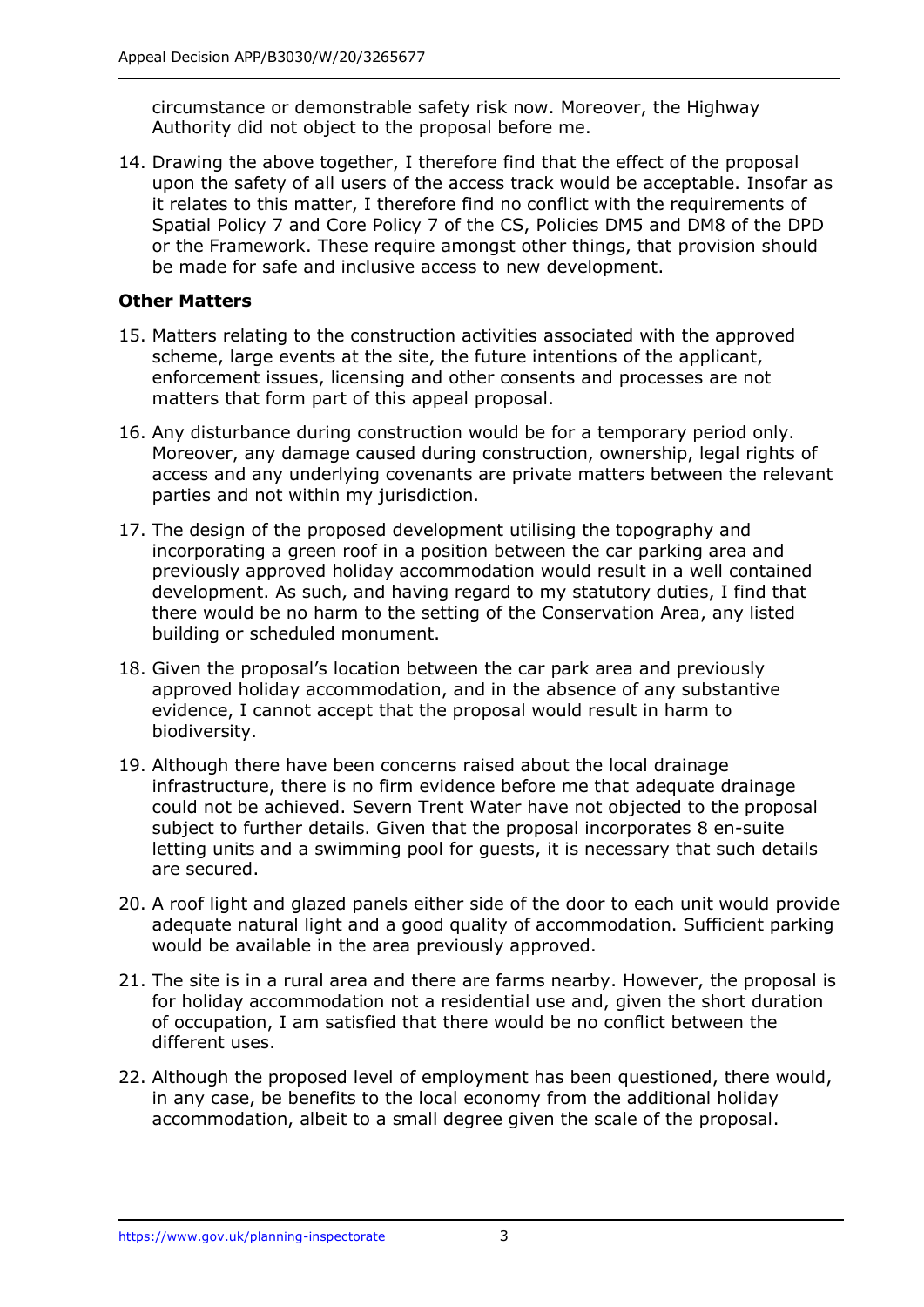## **Conditions**

- 23. I have adapted the Council's suggested conditions where necessary, in the interests of precision, and brevity. In addition to the standard time limit condition, I have imposed a condition specifying the relevant drawings and to require that the development is carried out in accordance with them as this provides certainty.
- 24. Conditions relating to materials and landscaping are appropriate in the interests of the appearance of the development. Conditions relating to parking and access improvements are necessary in the interests of highway and pedestrian safety.
- 25. A condition regarding foul and surface water drainage is necessary to ensure that the site is properly drained and serviced. Conditions relating to the hollow way and archaeology are necessary in the interests of the potential archaeological interests at the site.
- 26. A condition restricting the use to tourism accommodation and requiring a register of occupants to be kept are necessary to ensure that the accommodation is used for such purposes. Conditions restricting the use of the swimming pool to guests and requiring a construction method statement are necessary in the interests of the amenity of the area.
- 27. Where necessary, consent has been obtained from the appellant for the use of pre-commencement conditions, as the carrying out of building work in advance of approval could prejudice the scope to agree any changes to the submitted details.

### **Conclusion**

- 28. In conclusion, I have found that the proposed development either individually or cumulatively with the approved scheme would result in an acceptable effect on the safety of all users of the access track and the amenity of the rural area, with particular reference to noise and disturbance. The proposal would therefore comply with the development plan when read as a whole.
- 29. There are no material considerations that indicate the proposal should be determined other than in accordance with the development plan. For the reasons given above, the appeal is allowed, subject to conditions.

*Robert Walker* 

INSPECTOR

## **Schedule of Conditions**

- 1) The development hereby permitted shall begin not later than 3 years from the date of this decision.
- 2) The development hereby permitted shall be carried out in accordance with the following approved plans: Dwg No 1929 (P) 01 C; 1929 (P) 03 B; 1929 (P) 04 B; 1929 (P) 05 B; 1929 (P) 06 B; and 1929 (P) 07 A.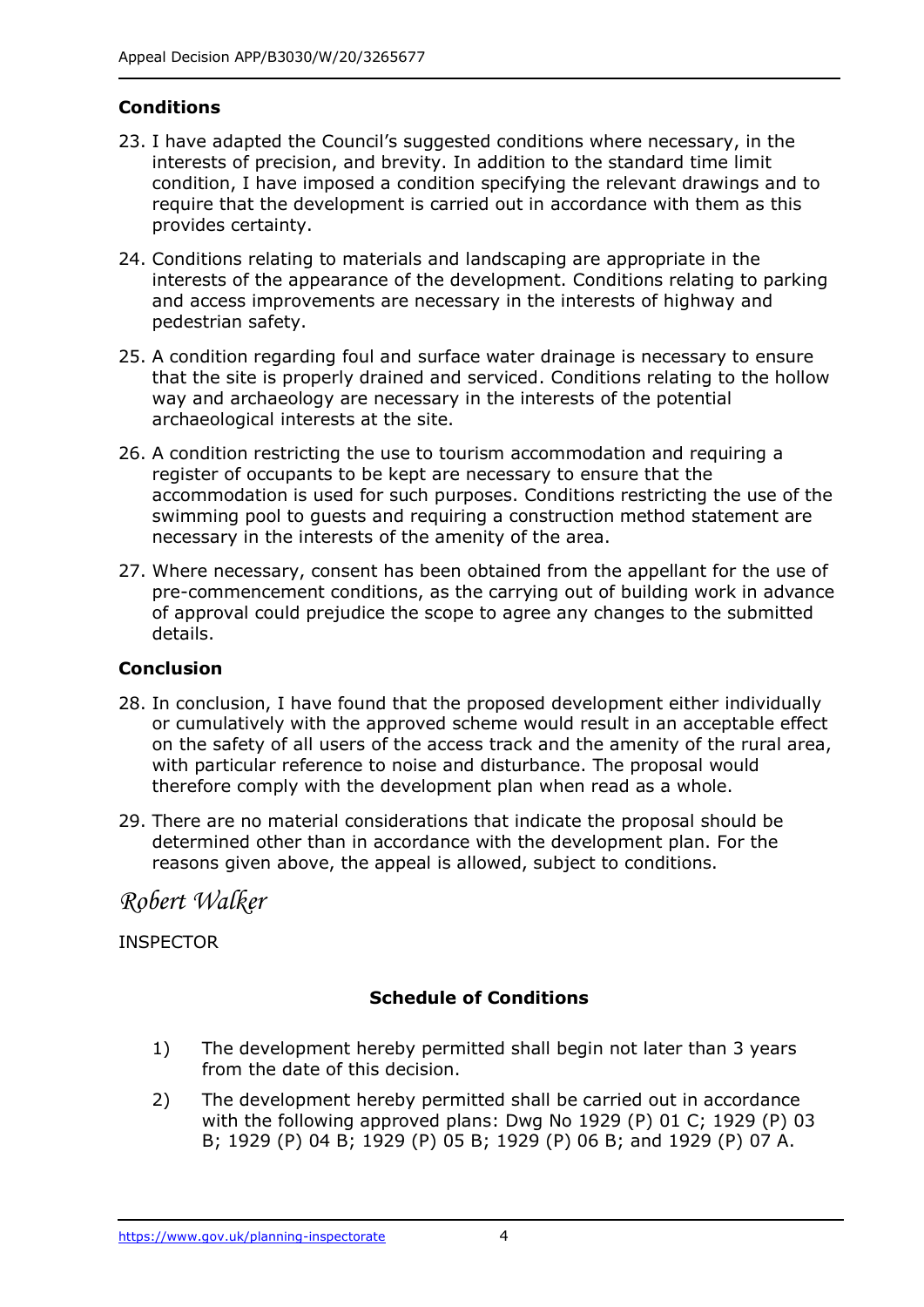- 3) No development shall take place, including any works of demolition, until a Construction Method Statement has been submitted to, and approved in writing by the local planning authority. The Statement shall provide for: details of the routing of construction traffic to the site and any traffic management measures; the parking of vehicles of site operatives and visitors; loading and unloading of plant and materials; storage of plant and materials used in constructing the development; measures to control the emission of dust and dirt during construction; and delivery, demolition and construction working hours. The approved Construction Method Statement shall be adhered to throughout the construction period for the development.
- 4) No demolition/development shall take place until a Written Scheme of Investigation shall have been submitted to and approved in writing by the local planning authority. The scheme shall include an assessment of significance and research questions - and:
	- the programme and methodology of site investigation and recording;
	- the programme for post investigation assessment;
	- the provision to be made for analysis of the site investigation and recording;
	- the provision to be made for publication and dissemination of the analysis and records of the site investigation;
	- the provision to be made for archive deposition of the analysis and records of the site investigation;
	- the nomination of a competent person or persons/organization to undertake the works set out within the Written Scheme of Investigation.

No demolition/development shall take place other than in accordance with the Written Scheme of Investigation approved under this condition.

- 5) No development shall commence on site until full details of the means of disposal of sewage and surface water for the site have been submitted to and approved in writing by the Local Planning Authority. Thereafter the development shall be implemented in accordance with the approved details and retained in perpetuity. No surface water shall enter the foul system by any means.
- 6) No development shall commence until a scheme and details of the improvements and/or widening of the existing dropped vehicular footway crossing opposite Rufford Road have been submitted to and approved by the Local Planning Authority in writing. The agreed scheme shall be carried out before the development hereby permitted is brought into use.
- 7) No development above slab level shall take place until details/samples of the materials and the green roofs to be used in the construction of the external surfaces of the development hereby permitted have been submitted to and approved in writing by the local planning authority. Development shall be carried out in accordance with the approved details/samples.